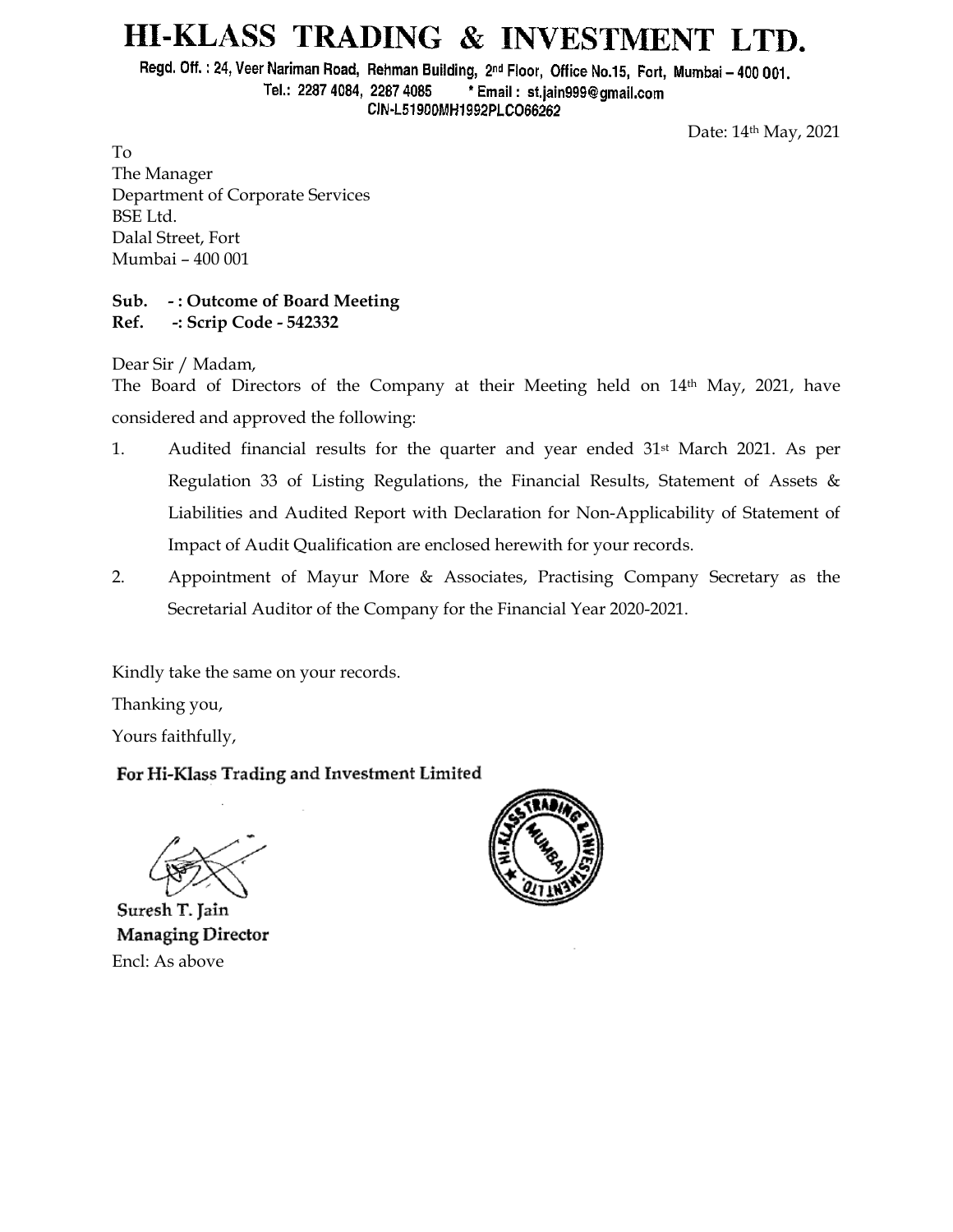#### HI-KLASS TRADING & INVESTMENTS LIMITED CIN: L51900MH1992PLC066262

 $\mathcal{R} \subset \mathbb{R}^{d \times d}$ 

 $\sim$ 

### Registered office: 24, Veer Nariman Road, Rehman Building, 2nd Floor, Office No. 15, Frot, Mumbai - 400 001. Statement of Standalone Audited Results for the Quarter and year ended 31/03/2021

|               |                                                                                                                                                                                                                                                 |                              |                                           | (Rs. In Lacs/amount)                                                         |                                                                    |                                                                     |  |
|---------------|-------------------------------------------------------------------------------------------------------------------------------------------------------------------------------------------------------------------------------------------------|------------------------------|-------------------------------------------|------------------------------------------------------------------------------|--------------------------------------------------------------------|---------------------------------------------------------------------|--|
|               |                                                                                                                                                                                                                                                 | Quarter Ended                |                                           |                                                                              | <b>Year Ended</b>                                                  |                                                                     |  |
|               | <b>Particulars</b>                                                                                                                                                                                                                              | 3 months ended<br>31/03/2021 | Preceding 3<br>months ended<br>31/12/2020 | <b>Corresponding 3</b><br>months ended in<br>the previous year<br>31/03/2020 | Year to date figure<br>for current period<br>31/03/2021            | Year to date figure<br>for the previous<br>year ended<br>31/03/2020 |  |
|               |                                                                                                                                                                                                                                                 | (Audited)                    | (Unaudited)                               | (Audited)                                                                    | (Audited)                                                          | (Audited)                                                           |  |
|               | <b>Revenue from operations</b>                                                                                                                                                                                                                  |                              |                                           |                                                                              |                                                                    |                                                                     |  |
|               | (i) Interest Income                                                                                                                                                                                                                             | 1.45                         | 438                                       | 8.19                                                                         | 11.75                                                              | 14.42                                                               |  |
|               | (ii) Dividend Income                                                                                                                                                                                                                            |                              |                                           |                                                                              |                                                                    | -                                                                   |  |
|               | (iii) Rental Income                                                                                                                                                                                                                             |                              |                                           | $\overline{\phantom{a}}$                                                     | $\overline{\phantom{a}}$                                           | $\blacksquare$                                                      |  |
|               | (iv) Fees and commission Income                                                                                                                                                                                                                 | 0.85                         | $\blacksquare$                            | ٠                                                                            | 1.45                                                               | $\blacksquare$ :                                                    |  |
|               | (v) Net gain on fair value changes                                                                                                                                                                                                              |                              | $\blacksquare$                            | ۰.                                                                           | $\sim$                                                             |                                                                     |  |
| $\vert$ (I)   | Net gain on derecognition of financial<br>(vi) instruments under amortised cost category<br>(vii) Sale of products(including Excise Duty)<br>(viii) Sale of services<br>$(ix)$ Others (to be specified)<br><b>Total Revenue from operations</b> | $\blacksquare$<br>2.30       | -<br>$\overline{a}$<br>4.38               | ٠<br>ä,<br>-<br>$\blacksquare$<br>8.19                                       | $\blacksquare$<br>$\blacksquare$<br>۰.<br>$\overline{\phantom{a}}$ | ÷.<br>$\overline{\phantom{a}}$                                      |  |
|               |                                                                                                                                                                                                                                                 |                              |                                           |                                                                              | 13.20                                                              | 14.42                                                               |  |
| $(\text{II})$ | Other Income (to be specified)                                                                                                                                                                                                                  | ä,                           | $\blacksquare$                            | $\blacksquare$                                                               | $\blacksquare$                                                     | $\blacksquare$                                                      |  |
| (III)         | Total Income (I+II)                                                                                                                                                                                                                             | 2.30                         | 4.38                                      | 8.19                                                                         | 13.20                                                              | 14.42                                                               |  |
|               | <b>Expenses</b>                                                                                                                                                                                                                                 |                              |                                           |                                                                              |                                                                    |                                                                     |  |
|               | (i) Finance Costs                                                                                                                                                                                                                               | L.                           |                                           | $\overline{\phantom{0}}$                                                     | $\overline{\phantom{a}}$                                           |                                                                     |  |
|               | (ii) Fees and commission expense                                                                                                                                                                                                                |                              |                                           | $\overline{\phantom{0}}$                                                     | $\blacksquare$                                                     |                                                                     |  |
|               | (iii) Net loss on fair value changes                                                                                                                                                                                                            | ÷.                           | ٠                                         | $\blacksquare$                                                               | $\blacksquare$                                                     |                                                                     |  |
|               | Net loss on derecognition of financial<br>$(iv)$ instruments under amortised cost category                                                                                                                                                      | $\blacksquare$               | $\mathbf{r}$                              | $\sim$                                                                       |                                                                    |                                                                     |  |
|               | $(v)$ Impairment on financial instruments                                                                                                                                                                                                       | $\blacksquare$               |                                           |                                                                              | $\blacksquare$                                                     | $\tilde{\phantom{a}}$                                               |  |
|               | (vi) Cost of materials consumed                                                                                                                                                                                                                 |                              | $\overline{\phantom{a}}$                  |                                                                              |                                                                    |                                                                     |  |

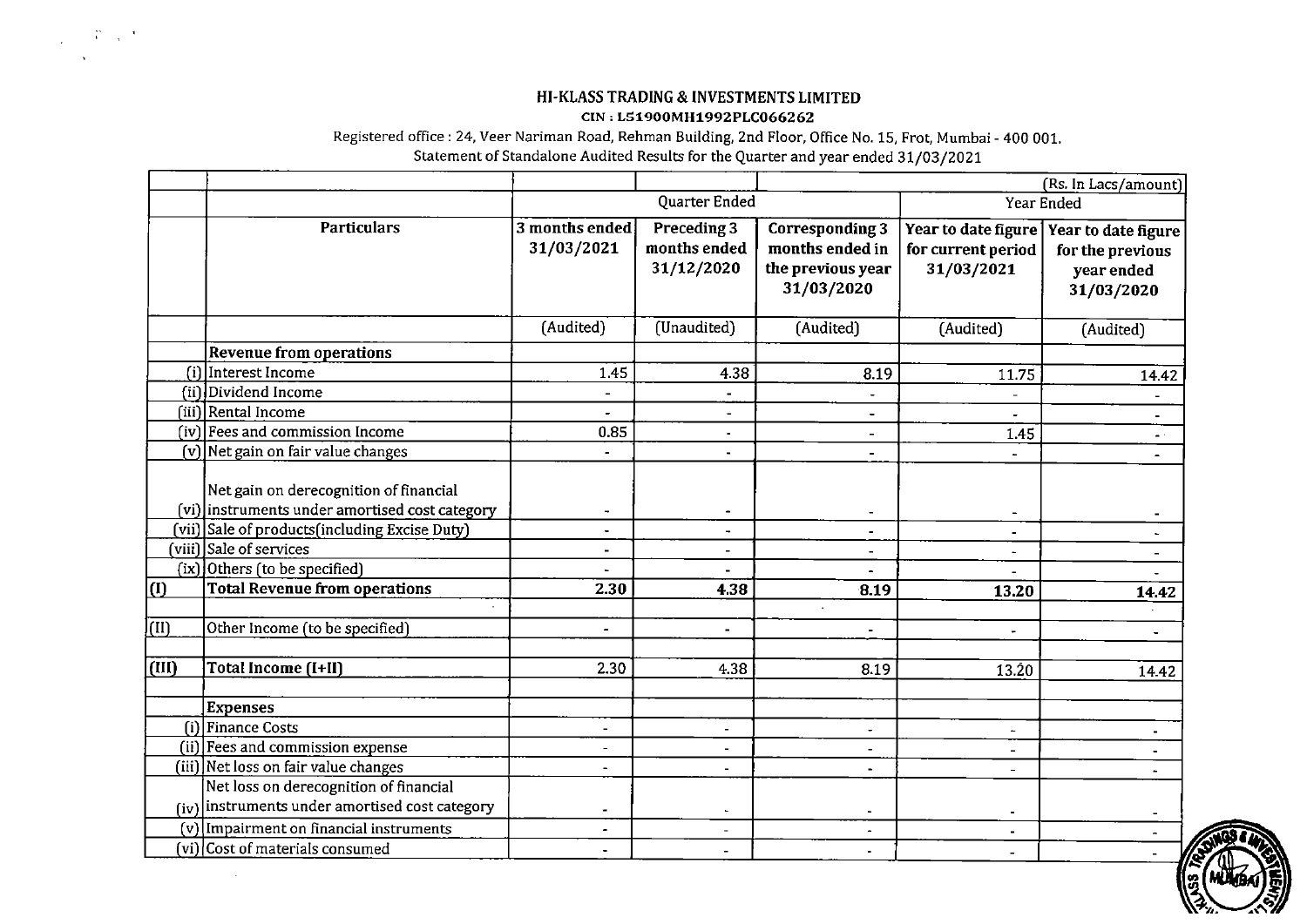|                         | (vii) Purchases of Stock-in-trade                 | $\blacksquare$           | ÷                        | $\overline{a}$           | $\blacksquare$               | $\blacksquare$           |
|-------------------------|---------------------------------------------------|--------------------------|--------------------------|--------------------------|------------------------------|--------------------------|
|                         | Changes in Inventories of finished goods,         |                          |                          |                          |                              |                          |
|                         | (viii) stock-in-trade and work-in-progress        | 36.94                    | 74.73                    |                          | 111.67                       |                          |
|                         | (ix) Employee Benefits Expenses                   | 0.66                     | 1.30                     | 3.14                     | 4.75                         | 5.50                     |
|                         | Depreciation, amortization and impairment         |                          |                          |                          |                              |                          |
| (x)                     |                                                   | 0.01                     |                          | 0.01                     | 0.01                         | 0.01                     |
|                         | $(x_i)$ Others expenses (to be specified)         | 11.37                    | 439                      | 2.16                     | 12.83                        | 6.79                     |
| (IV)                    | <b>Total Expenses (IV)</b>                        | 48.98                    | 80.42                    | 5.31                     | 129.26                       | 12.30                    |
|                         |                                                   |                          |                          |                          |                              |                          |
|                         | Profit / (loss) before exceptional items and      |                          |                          |                          |                              |                          |
| (V)                     | tax (III-IV)                                      | $-46.68$                 | $-76.04$                 | 2.88                     | $-116.06$                    | 2.12                     |
| (VI)                    | <b>Exceptional items</b>                          |                          |                          |                          |                              |                          |
| (VII)                   | Profit/(loss) before tax (V -VI )                 | $-46.68$                 | $-76.04$                 | 2.88                     | $-116.06$                    | 2.12                     |
| (VIII)                  | Tax Expense:                                      |                          |                          |                          |                              |                          |
|                         | (1) Current Tax                                   | $\blacksquare$           | $\blacksquare$           | 0.53                     | $\overline{\phantom{a}}$     | 0.53                     |
|                         | (2) Deferred Tax                                  | 0.01                     |                          |                          | 0.01                         |                          |
|                         | Profit / (loss) for the period from continuing    |                          |                          |                          |                              |                          |
| $\vert$ (IX)            | operations(VII-VIII)                              | $-46.69$                 | $-76.04$                 | 2.35                     | $-116.07$                    | 1.59                     |
| $\overline{(\text{X})}$ | Profit/(loss) from discontinued operations        | $\blacksquare$           |                          | $\blacksquare$           |                              |                          |
| (XI)                    | Tax Expense of discontinued operations            | $\overline{\phantom{0}}$ |                          | $\overline{\phantom{a}}$ | $\qquad \qquad \blacksquare$ | $\overline{a}$           |
|                         | Profit/(loss) from discontinued                   |                          |                          |                          |                              |                          |
| (XII)                   | operations(After tax) (X-XI)                      |                          |                          |                          |                              | $\overline{\phantom{a}}$ |
| (XIII)                  | Profit/(loss) for the period (IX+XII)             | $-46.69$                 | $-76.04$                 | 2.35                     | $-116.07$                    | 1.59                     |
|                         |                                                   |                          |                          |                          |                              |                          |
| (XIV)                   | Other Comprehensive Income                        |                          |                          |                          |                              |                          |
|                         |                                                   |                          |                          |                          |                              |                          |
|                         | (A) (i) Items that will not be reclassified to    |                          |                          |                          |                              |                          |
|                         | profit or loss (specify items and amounts)        |                          |                          |                          |                              |                          |
|                         | (ii) Income tax relating to items that will not   |                          |                          |                          |                              |                          |
|                         | be reclassified to profit or loss                 |                          |                          |                          |                              |                          |
|                         | Subtotal $(A)$                                    |                          |                          |                          |                              |                          |
|                         | (B) (i) Items that will be reclassified to profit |                          |                          |                          |                              |                          |
|                         | or loss (specify items and amounts)               | $\blacksquare$           | $\overline{\phantom{a}}$ | $\overline{\phantom{a}}$ |                              |                          |
|                         | (ii) Income tax relating to items that will be    |                          |                          |                          |                              |                          |
|                         | reclassified to profit or loss                    |                          | $\blacksquare$           | $\sim$                   |                              |                          |
|                         | Subtotal (B)                                      |                          | $\blacksquare$           | $\overline{\phantom{a}}$ | $\overline{\phantom{a}}$     |                          |
|                         | Other Comprehensive Income (A + B)                | $\overline{\phantom{a}}$ | ä,                       | $\overline{\phantom{0}}$ | $\sim$                       | $\blacksquare$           |
|                         |                                                   |                          |                          |                          |                              |                          |



 $\mathcal{L}$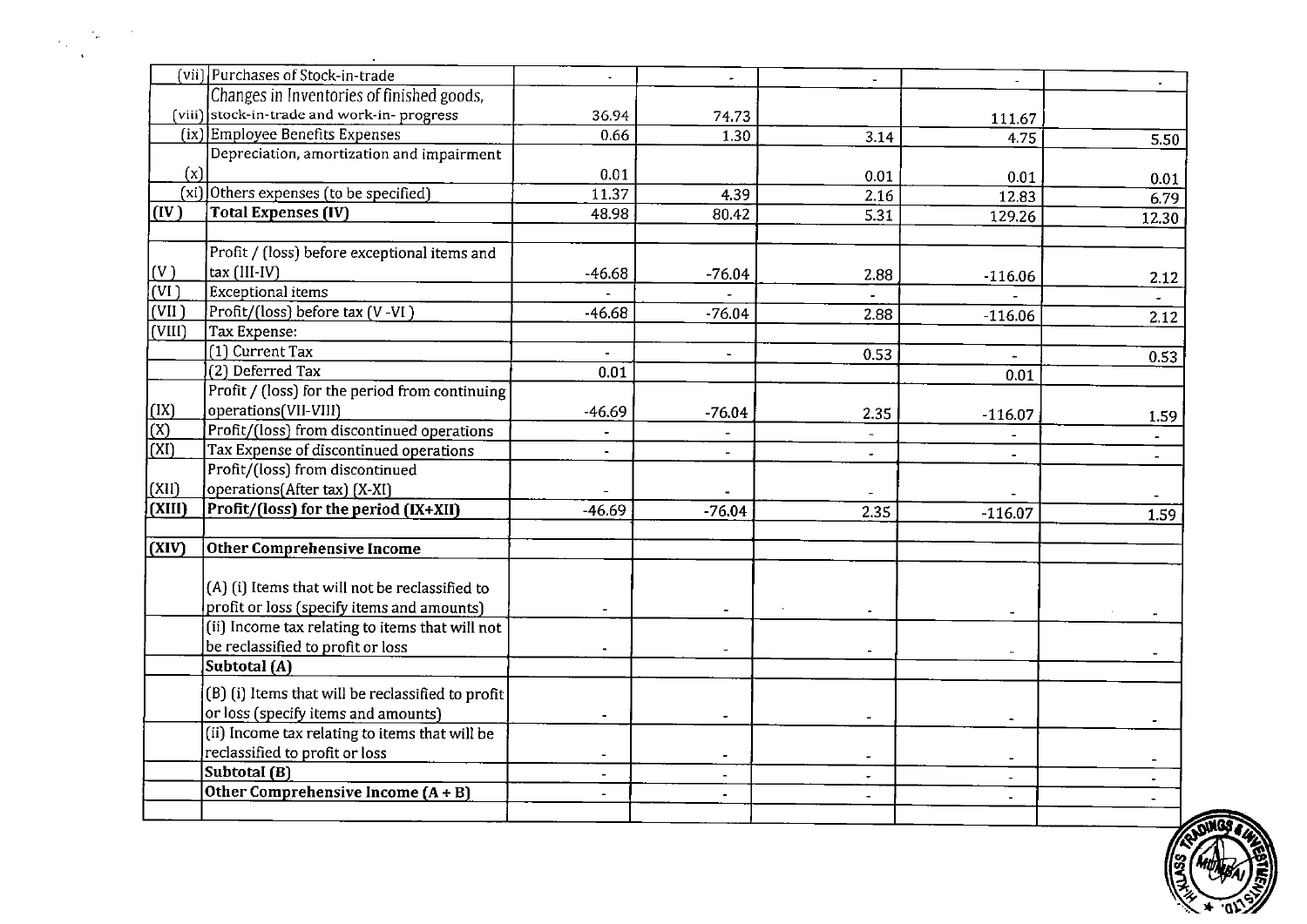|        | Total Comprehensive Income for the<br>period (XIII+XIV) (Comprising Profit |                          |          |                          |                          |                |
|--------|----------------------------------------------------------------------------|--------------------------|----------|--------------------------|--------------------------|----------------|
|        | (Loss) and other Comprehensive Income                                      |                          |          |                          |                          |                |
| (XV)   | for the period)                                                            |                          |          |                          |                          |                |
|        |                                                                            | $-46.69$                 | $-76.04$ | 2.35                     | $-116.07$                | 1.59           |
|        | Earnings per equity share (for continuing $\vert$                          |                          |          |                          |                          |                |
| (XVI)  | operations)                                                                |                          |          |                          |                          |                |
|        | Basic (Rs.)                                                                | $-0.00$                  | $-0.00$  | 0.00                     | $-0.00$                  | 0.00           |
|        | Diluted (Rs.)                                                              | $\blacksquare$           | ۰.       | $\blacksquare$           | $\blacksquare$           |                |
|        |                                                                            |                          |          |                          |                          |                |
|        | Earnings per equity share (for                                             |                          |          |                          |                          |                |
| (XVII) | discontinued operations)                                                   |                          |          |                          |                          |                |
|        | Basic (Rs.)                                                                |                          |          |                          |                          |                |
|        | Diluted (Rs.)                                                              | $\overline{\phantom{0}}$ | -        | $\blacksquare$           | $\overline{\phantom{a}}$ |                |
|        |                                                                            | $\overline{\phantom{0}}$ | ٠        | $\overline{\phantom{a}}$ | $\blacksquare$           |                |
|        | Earnings per equity share (for continuing $\mid$                           |                          |          |                          |                          |                |
|        | (XVIII) and discontinued operations)                                       |                          |          |                          |                          |                |
|        | Basic (Rs.)                                                                |                          |          |                          |                          |                |
|        |                                                                            | $-0.00$                  | $-0.00$  | 0.00                     | $-0.00$                  | 0.00           |
|        | Diluted (Rs.)                                                              |                          |          |                          | $\overline{\phantom{0}}$ | $\blacksquare$ |

Notes:

1) The above results were reviewed by the Audit Committee and thereafter taken on record by the Board in its

meeting held on 14th May, 2021 and also Limited Review were carried out by the Statutory Auditors.

2) Previous period figures have been regrouped/rearranged wherever considered necessary.

3) Financial Results for all the periods presented have been prepared in accordance with IND AS notified under the Companies (Indian Accounting Standards) Rules, 2015 as amended from time to time

Date: - 14.05.2021 Place: - KOLKOTA



## For HI-KLASS TRADING & INVESTMENTS LTD

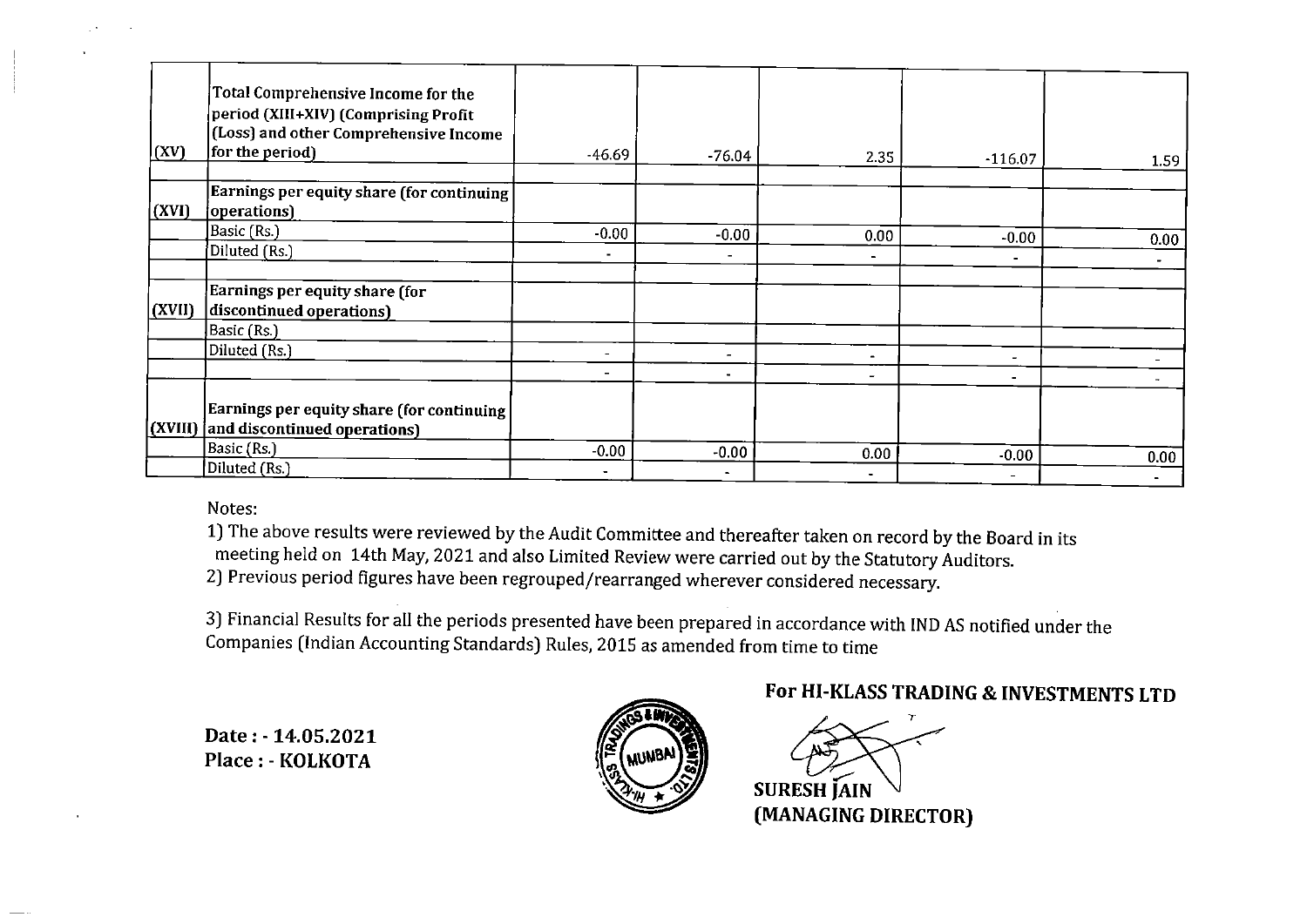### HI-KLASS TRADING & INVESTMENTS LIMITED CIN: L51900MH1992PLC066262

 $\sim$   $\sim$ 

 $\label{eq:2} \frac{1}{\sqrt{2}}\left(\frac{1}{\sqrt{2}}\right)^2\frac{1}{\sqrt{2}}\left(\frac{1}{\sqrt{2}}\right)^2$  $\frac{1}{2}$ 

|                                                                          | Standalone Statement of Assets and Liabilities |                              |  |  |  |
|--------------------------------------------------------------------------|------------------------------------------------|------------------------------|--|--|--|
| Particulars                                                              | As at year ended                               | As at Previous year<br>ended |  |  |  |
|                                                                          | (31/03/2021)                                   | (31/03/2020)                 |  |  |  |
| <b>ASSETS</b>                                                            |                                                |                              |  |  |  |
| 1 Financial Assets                                                       |                                                |                              |  |  |  |
| $(a)$ Cash and cash equivalents                                          |                                                | 162,540                      |  |  |  |
| (b) Bank Balance other than (a) above                                    | 4,861                                          | 1,898                        |  |  |  |
| (c) Derivative financial instruments                                     |                                                |                              |  |  |  |
| (d) Receivables                                                          |                                                |                              |  |  |  |
| (I) Trade Receivables                                                    | 4,448,781                                      | 11,921,743                   |  |  |  |
| (II) Other Receivables                                                   |                                                |                              |  |  |  |
| (e)Loans                                                                 | 29,918,592                                     | 29,551,307                   |  |  |  |
| (f) Investments                                                          | 10,000                                         | 10,000                       |  |  |  |
| Other Financial assets (to be specified)<br>(g)                          |                                                |                              |  |  |  |
| Non-financial Assets<br>2                                                |                                                |                              |  |  |  |
| Inventories<br>(a)                                                       | 1,376,940                                      | 5,071,370                    |  |  |  |
| Current tax assets (Net)<br>(b)                                          |                                                |                              |  |  |  |
| (c) Deferred tax Assets (Net)                                            |                                                |                              |  |  |  |
| (d) Investment Property                                                  |                                                |                              |  |  |  |
| (e) Biological assets other than bearer plants                           |                                                |                              |  |  |  |
| Property, Plant and Equipment<br>(f)                                     | 830                                            | 1,369                        |  |  |  |
| Capital work-in-progress<br>(g)]                                         |                                                |                              |  |  |  |
| Intangible assets under development<br>(h) <b> </b>                      |                                                |                              |  |  |  |
| Goodwill<br>(i)                                                          |                                                |                              |  |  |  |
| Other Intangible assets<br>(i)                                           |                                                |                              |  |  |  |
| Other non-financial assets (to be specified)<br>(k)                      | 2,752,000                                      | 3,440,000                    |  |  |  |
| Total Assets                                                             | 38,512,004                                     | 50,160,228                   |  |  |  |
| LIABILITIES AND EQUITY                                                   |                                                |                              |  |  |  |
| <b>LIABILITIES</b>                                                       |                                                |                              |  |  |  |
| 1 Financial Liabilities                                                  |                                                |                              |  |  |  |
| (a) Derivative financial instruments                                     |                                                |                              |  |  |  |
| (b) Payables                                                             |                                                |                              |  |  |  |
| (I)Trade Payables                                                        |                                                |                              |  |  |  |
|                                                                          |                                                |                              |  |  |  |
| (i) total outstanding dues of micro<br>enterprises and small enterprises | 29,500                                         |                              |  |  |  |
| (ii) total outstanding dues of creditors other                           |                                                |                              |  |  |  |
| than micro enterprises and small enterprises                             | 36,000                                         | 40,120                       |  |  |  |
| (II) Other Payables                                                      |                                                |                              |  |  |  |
| (i) total outstanding dues of micro enterprises<br>and small enterprises |                                                |                              |  |  |  |



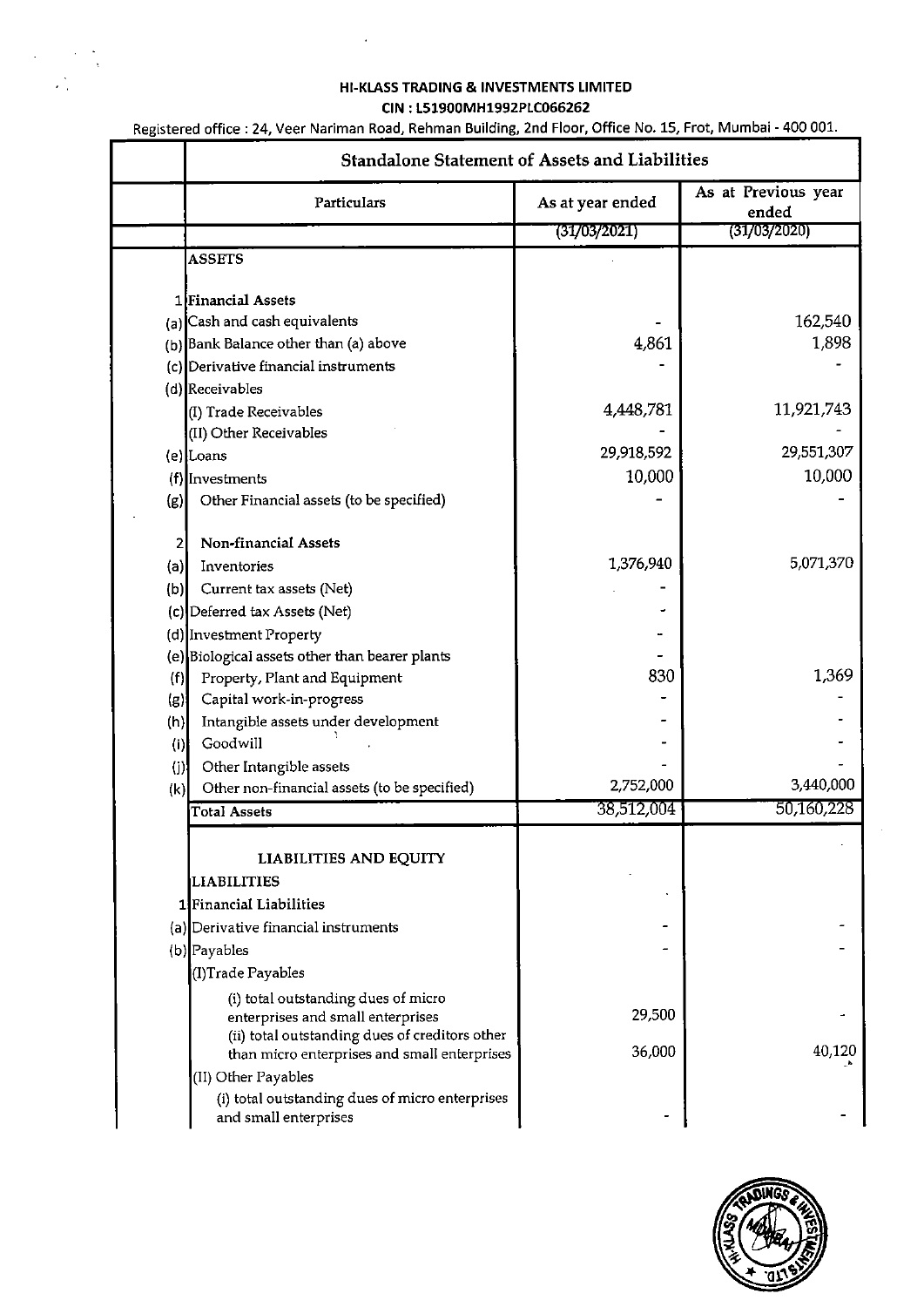|     | (ii) total outstanding dues of creditors other<br>than micro enterprises and small enterprises |            |            |
|-----|------------------------------------------------------------------------------------------------|------------|------------|
|     | (c) Debt Securities                                                                            |            |            |
|     | (d) Borrowings (Other than Debt Securities)                                                    |            |            |
|     | (e) Deposits                                                                                   |            |            |
|     | (f) Subordinated Liabilities                                                                   |            |            |
|     | (g) Other financial liabilities (to be specified)                                              |            |            |
|     |                                                                                                |            |            |
| 2   | Non-Financial Liabilities                                                                      |            |            |
| (a) | Current tax liabilities (Net)                                                                  |            | 67,537     |
| (b) | Provisions                                                                                     |            |            |
| (c) | Deferred tax liabilities (Net)                                                                 | 1,058      |            |
| (d) | Other non-financial liabilities (to be specified)                                              |            |            |
|     |                                                                                                |            |            |
|     | 3 EQUITY                                                                                       |            |            |
|     | (a) Equity Share capital                                                                       | 38,630,500 | 38,630,500 |
|     | (b) Other Equity                                                                               | $-185,054$ | 11,422,071 |
|     | Total Liabilities and Equity                                                                   | 38,512,004 | 50,160,228 |

## For HI-KLASS TRADING & INVESTMENTS LTD

Date: 14.05.2021 Place : - Molkota



SURESH JAIN

(MANAGING DIRECTOR)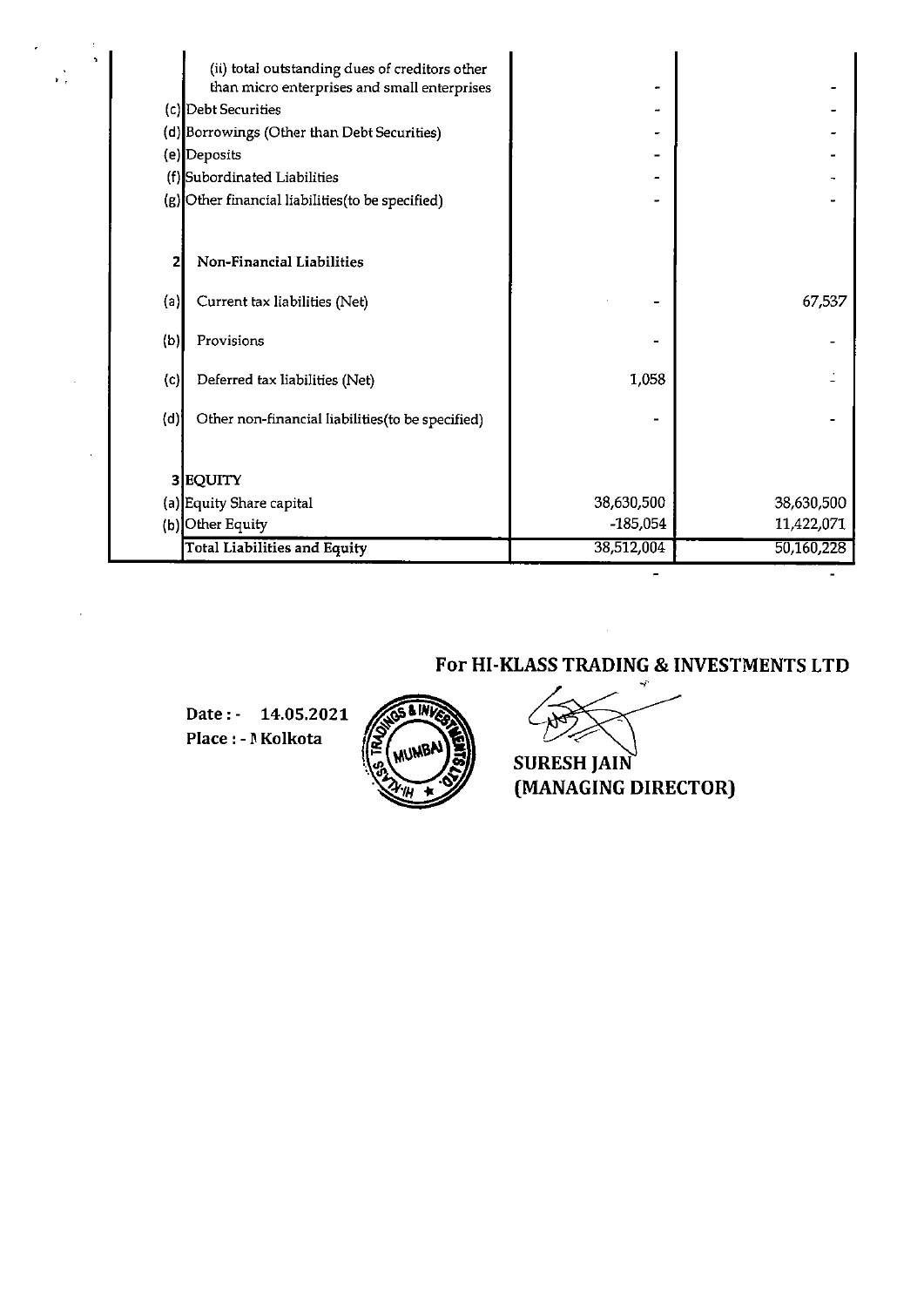### HI - KLASS TRADING AND INVESTMENTS LIMITED

Name of the Company<br>Cash Flow Statement for the year ended 31 March, 2021

| <b>Particulars</b>                                                                                                | For the year ended |                                             | For the year ended |                  |
|-------------------------------------------------------------------------------------------------------------------|--------------------|---------------------------------------------|--------------------|------------------|
| A. Cash flow from operating activities                                                                            |                    |                                             |                    |                  |
| Net Profit / (Loss) before extraordinary items and tax                                                            |                    | $-11,606,067$                               |                    | 212,393          |
| Adjustments for                                                                                                   |                    |                                             |                    |                  |
| Depreciation and amortisation                                                                                     |                    |                                             |                    |                  |
| Dividend income                                                                                                   | 539                |                                             | 1,213              |                  |
|                                                                                                                   |                    | 539                                         |                    |                  |
| Operating profit / (loss) before working capital changes                                                          |                    | $-11,605,528$                               |                    | 1,213<br>213,606 |
| Changes in working capital:                                                                                       |                    |                                             |                    |                  |
| Adjustments for (increase) / decrease in operating assets:                                                        |                    |                                             |                    |                  |
| Inventories                                                                                                       | 3,694,430          |                                             |                    |                  |
| Trade receivables                                                                                                 | 7,472,962          |                                             |                    |                  |
| Short-term loans and advances                                                                                     | -367,285           |                                             | -5.519,799         |                  |
|                                                                                                                   |                    |                                             |                    |                  |
| Adjustments for increase / (decrease) in operating liabilities:                                                   |                    |                                             |                    |                  |
| Trade payables                                                                                                    | $-42, 157$         |                                             | -88.235            |                  |
|                                                                                                                   |                    | 10,757,950                                  |                    | -5 608,034       |
|                                                                                                                   |                    | -847,578                                    |                    | $-5,394,428$     |
| Cash flow from extraordinary items                                                                                |                    |                                             |                    |                  |
| Cash generated from operations                                                                                    |                    | -847.578                                    |                    | -5 394,428       |
| Net income lax (paid) / refunds                                                                                   |                    |                                             |                    | 53,335           |
| Net cash flow from / (used in) operating activities (A)                                                           |                    | $-847,576$                                  |                    | -5.447,763       |
|                                                                                                                   |                    |                                             |                    |                  |
| B. Cash flow from investing activities                                                                            |                    |                                             |                    |                  |
| Sale of Non Current Investments                                                                                   |                    |                                             |                    |                  |
| Dividend received                                                                                                 |                    |                                             |                    |                  |
| Purchase of Computer                                                                                              |                    |                                             |                    | ٥<br>o           |
| Net cash flow from / (used in) investing activities (B)                                                           |                    |                                             |                    |                  |
|                                                                                                                   |                    | 688000<br>688,000                           |                    |                  |
| C. Cash flow from financing activities                                                                            |                    |                                             |                    |                  |
| Receipt form Issue of Shares                                                                                      | c                  |                                             | $\mathbf 0$        |                  |
| Net cash flow from / (used in) financing activities (C)                                                           |                    |                                             |                    |                  |
|                                                                                                                   |                    |                                             |                    | 0                |
| Net increase / (decrease) in Cash and cash equivalents (A+B+C)                                                    |                    |                                             |                    |                  |
| Cash and cash equivalents at the beginning of the year                                                            |                    | $-159,578$                                  |                    | -5 447,763       |
| Effect of exchange differences on restatement of foreign currency Cash and cash equivalents                       |                    | 164,438                                     |                    | 5.612,201        |
| Cash and cash equivalents at the end of the year                                                                  |                    |                                             |                    |                  |
|                                                                                                                   |                    | 4,861                                       |                    | 164,438          |
| Notes:                                                                                                            |                    |                                             |                    |                  |
| (i) The Cash Flow Statement reflects the combined cash flows pertaining to continuing and discounting operations. |                    |                                             |                    |                  |
| (ii) These earmarked account balances with banks can be utilised only for the specific identified purposes.       |                    |                                             |                    |                  |
|                                                                                                                   |                    |                                             |                    |                  |
|                                                                                                                   |                    |                                             |                    |                  |
| See accompanying notes forming part of the financial statements                                                   |                    |                                             |                    |                  |
|                                                                                                                   |                    |                                             |                    |                  |
|                                                                                                                   |                    | For and on behalf of the Board of Directors |                    |                  |
|                                                                                                                   |                    |                                             |                    |                  |
|                                                                                                                   |                    |                                             |                    |                  |
|                                                                                                                   |                    |                                             |                    |                  |
| RESI                                                                                                              |                    |                                             |                    |                  |
| <b>UMBA</b>                                                                                                       |                    |                                             |                    |                  |
|                                                                                                                   | Suresh Jain        |                                             |                    |                  |

Suresh Jain **Director** DIN No. 01142300 Place : Kolkota<br>Date : 14.05.2021

 $\overline{\phantom{a}}$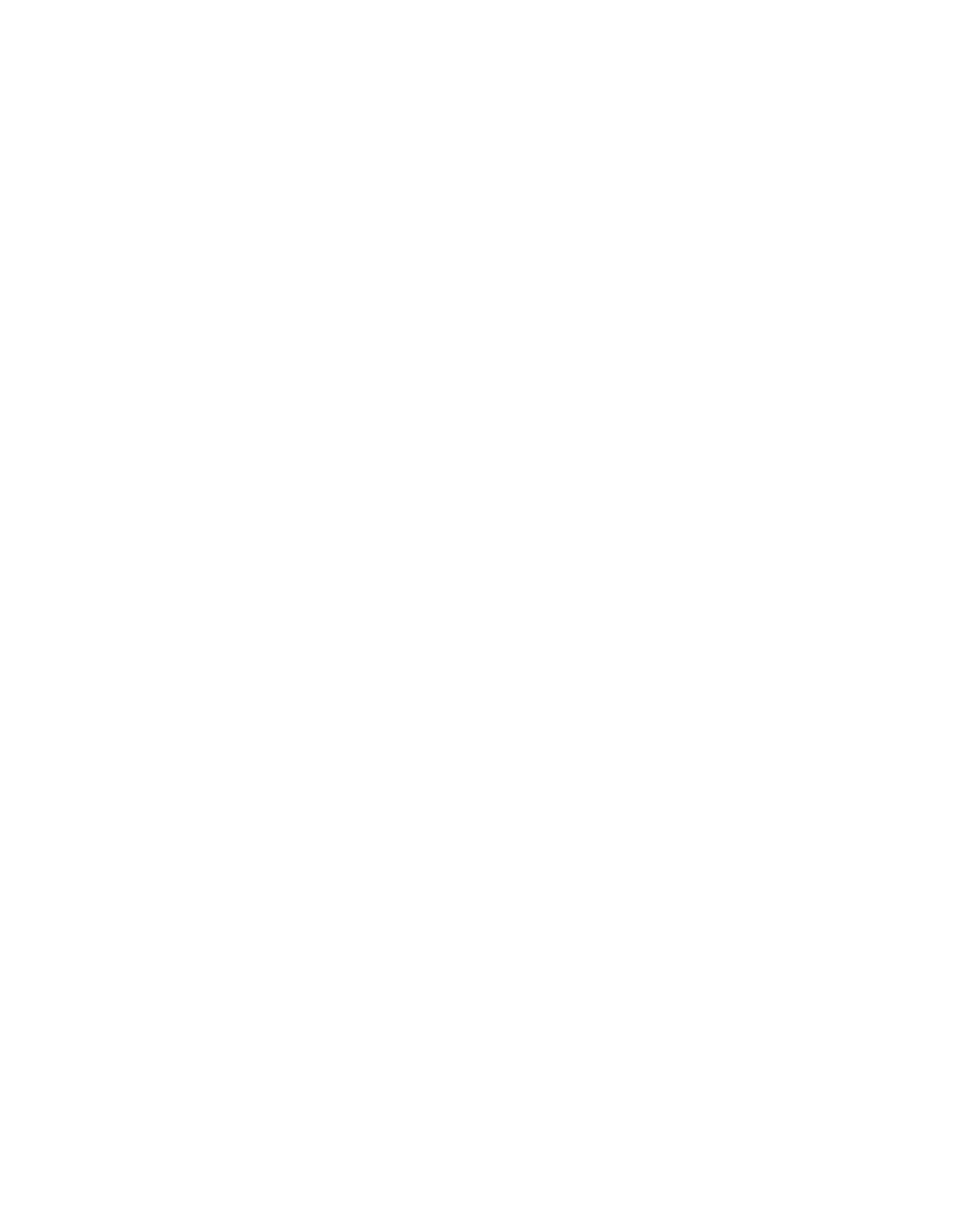

## R R GAWANDE & CO.

CHARTERED ACCOUNTANTS F-106, B-Wing, Express Zone Mall, Opp. Reliance Energy Ltd., Western Express Highway, Goregaon (East), Mumbai - 400 063. E-Mail:- rrgawandeandco@yahoo.co.uk & rrgawandeandco@hotmail.com Mobile No 98214 61170, 93214 61170 Tel. No. 022 2088 9653

This responsibility also includes maintenance of adequate accounting records in accordance with the provisions of the Act for safeguarding of the assets of the Company and for preventing and detecting frauds and other irregularities; selection and application of appropriate accounting policies; making judgments and estimates that are reasonable and prudent; and design, implementation and maintenance of adequate internal financial controls that were operating effectively for ensuring the accuracy and completeness of the accounting records, relevant to the preparation and presentation of the standalone financial results that give a true and fair view and are free from material misstatement, whether due to fraud or error.

In preparing the standalone financial results, the Board of Directors are responsible for assessing the Company"s ability to continue as a going concern, disclosing, as applicable, matters related to going concern and using the going concern basis of accounting unless the Board of Directors either intends to liquidate the Company or to cease operations, or has no realistic alternative but to do so.

The Board of Directors are also responsible for overseeing the Company"s financial reporting process.

#### **Auditor's Responsibilities for the Audit of the Standalone Financial Results**

Our objectives are to obtain reasonable assurance about whether the standalone financial results as a whole are free from material misstatement, whether due to fraud or error, and to issue an auditor"s report that includes our opinion. Reasonable assurance is a high level of assurance, but is not a guarantee that an audit conducted in accordance with SAs will always detect a material misstatement when it exists. Misstatements can arise from fraud or error and are considered material if, individually or in the aggregate, they could reasonably be expected to influence the economic decisions of users taken on the basis of these standalone financial results.

As part of an audit in accordance with SAs, we exercise professional judgment and maintain professional skepticism throughout the audit. We also:

- Identify and assess the risks of material misstatement of the standalone financial results, whether due to fraud or error, design and perform audit procedures responsive to those risks, and obtain audit evidence that is sufficient and appropriate to provide a basis for our opinion. The risk of not detecting a material misstatement resulting from fraud is higher than for one resulting from error, as fraud may involve collusion, forgery, intentional omissions, misrepresentations, or the override of internal control.
- Obtain an understanding of internal control relevant to the audit in order to design audit procedures that are appropriate in the circumstances, but not for the purpose of expressing an opinion on the effectiveness of the company"s internal control.
- Evaluate the appropriateness of accounting policies used and the reasonableness of accounting estimates and related disclosures made by the Board of Directors.
- Conclude on the appropriateness of the Board of Directors' use of the going concern basis of accounting and, based on the audit evidence obtained, whether a material uncertainty exists related to events or conditions that may cast significant doubt on the Company's ability to continue as a going concern. If we conclude that a material uncertainty exists, we are required to draw attention in our auditor"s report to the related disclosures in the financial results or, if such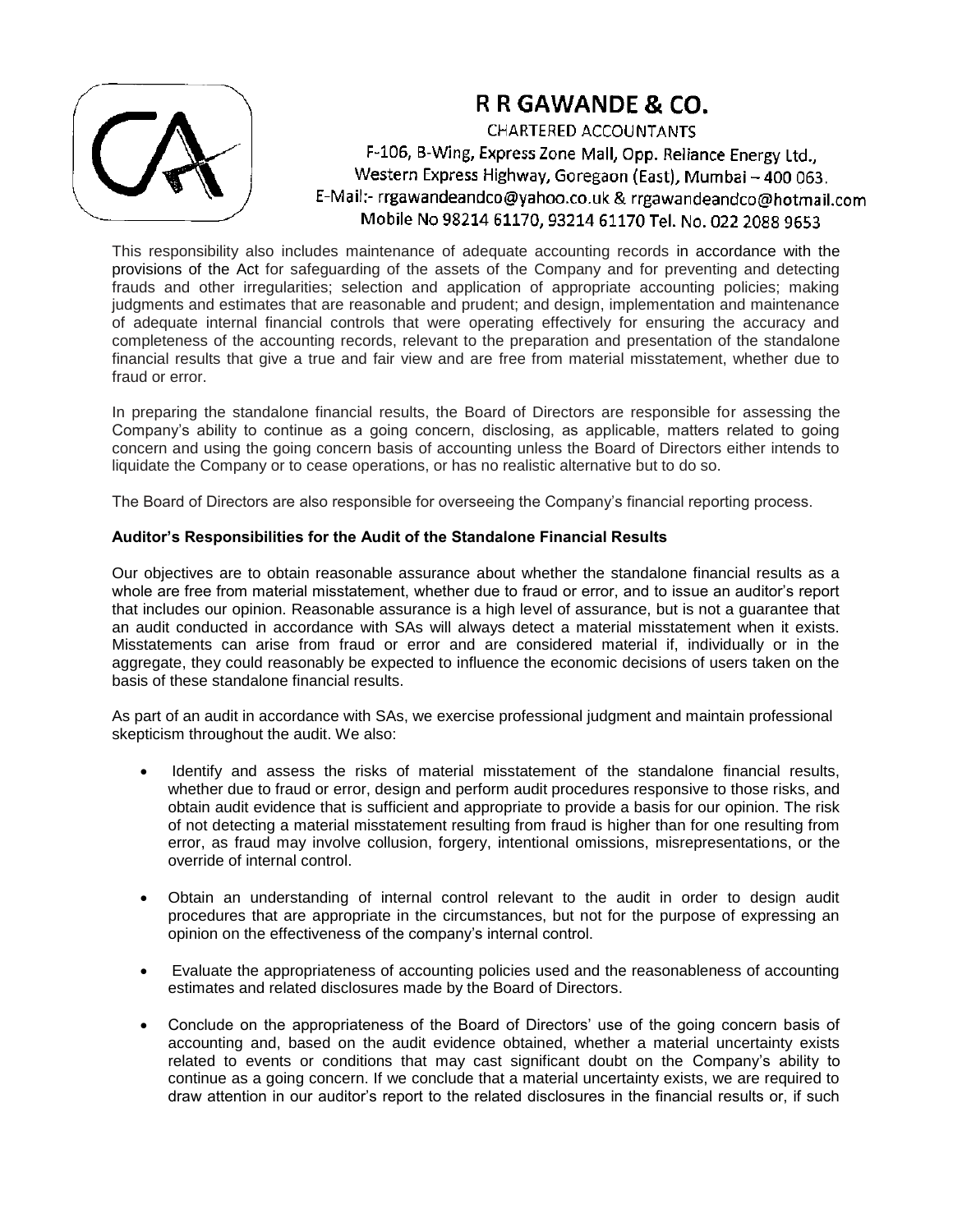

## R R GAWANDE & CO.

**CHARTERED ACCOUNTANTS** 

F-106, B-Wing, Express Zone Mall, Opp. Reliance Energy Ltd., Western Express Highway, Goregaon (East), Mumbai - 400 063. E-Mail:- rrgawandeandco@yahoo.co.uk & rrgawandeandco@hotmail.com Mobile No 98214 61170, 93214 61170 Tel. No. 022 2088 9653

disclosures are inadequate, to modify our opinion. Our conclusions are based on the audit evidence obtained up to the date of our auditor"s report. However, future events or conditions may cause the Company to cease to continue as a going concern.

 Evaluate the overall presentation, structure and content of the standalone financial results, including the disclosures, and whether the financial results represent the underlying transactions and events in a manner that achieves fair presentation.

We communicate with those charged with governance regarding, among other matters, the planned scope and timing of the audit and significant audit findings, including any significant deficiencies in internal control that we identify during our audit.

We also provide those charged with governance with a statement that we have complied with relevant ethical requirements regarding independence, and to communicate with them all relationships and other matters that may reasonably be thought to bear on our independence, and where applicable, related safeguards.

ForR RyGawande & Co. Chartered Accountants

∕atrinā

R R Gawande Proprietor Membership Number 114553 Place: Mumbai Date:  $14^{th}$  May, 2021



UDIN: 21114553AAAABD3758